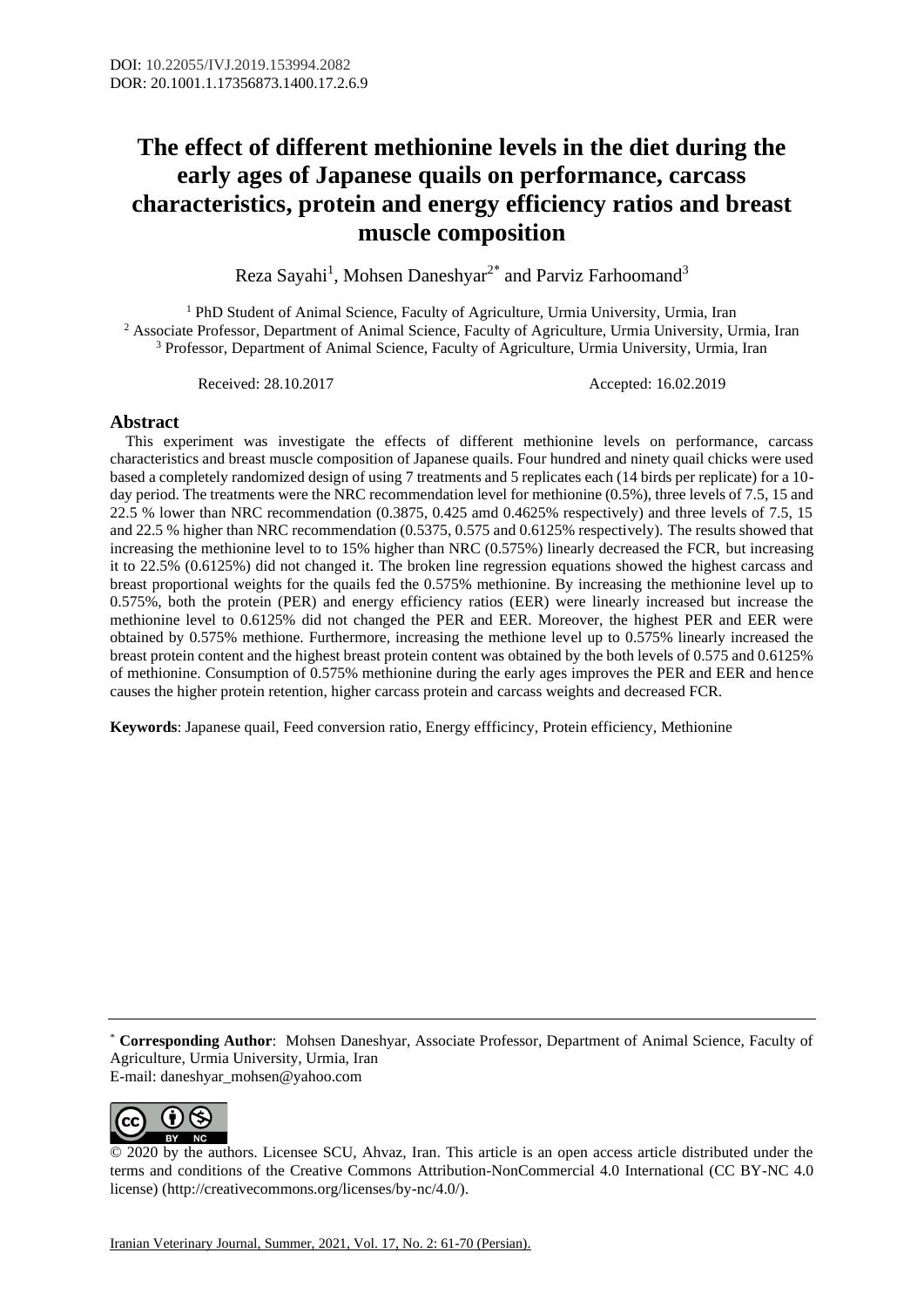## **Refrences**

- Abd-Elsamee, M.O., Motawe, H.F.A., Selim, M.M., Omara, I.I. (2014) Effect of different levels of protein, methionine and folic acid on quail performance. Egypt Poult Sci. 34 (IV): 979-991. DOI[:10.13140/RG.2.2.25719.27049](http://dx.doi.org/10.13140/RG.2.2.25719.27049)
- Adeyemo, G.O. (2012) Performance of broiler starters fed varying levels of dietary methionine. Int J Agri Sci. 2:143- 148.
- Ahmed, M.E. and Abbas, T.E. (2011) Effects of dietary levels of methionine on broiler performance and carcass characteristics. Int J Poult Sci. 10:147-151. DOI[: 10.3923/ijps.2011.147.151](https://dx.doi.org/10.3923/ijps.2011.147.151)
- Akhavan khaleghi, A., golian, A., Hasanabadi, A. and Raji, A. R. (2016) Effect of Protein Levels and Sulfuric Amino Acids on Initial feed on Performance and histology of broiler chicks jejunum. Iran J Anim Sci Res. 4: 437-446. (in persian) DOI:[10.22067/ijasr.v7i4.21474](https://dx.doi.org/10.22067/ijasr.v7i4.21474)
- Baniasadi, M. (1995) Quail and Nutrition. J Anim Poult Nutr. 14: 36-39.
- Bomgaardt, J. and Baker, D. H. (1973) Effect of age on the lysine and sulfur amino acid requirement of growing chickens. Poult Sci. 52: 592-597. DOI: [10.3382/ps.0520592](https://doi.org/10.3382/ps.0520592)
- Bouyeh, M. (2013) Effects of excess dietary lysine and methionine on performance and economical efficiency of broiler chicks. Ann Biol Res. 4:241-246.
- Carew, L. B. and Hill, F. W. (1961) The effect of methionine deficiency on the utilization of energy by the chick. J Nutr. 74: 185-190. [DOI:10.1093/jn/74.2.185](https://doi.org/10.1093/jn/74.2.185)
- Carew, L. B., McMurtry, J. P. and Alster, F. A. (2003) Effects of methionine deficiencies on plasma levels of thyroid hormones, insulin-like growth factors-I and -II, liver and body weights, and feed intake in growing chickens. Poult Sci. 82: 1932-1938. DOI: 10.1093/ps/82.12.1932.
- Danesh Mesgaran, M. (1999*) Amino acids in animals feed* (translation). Ferdowsi University Press, Mashhad, Iran, First Edition, 153 page. (in persian)
- Farkhoy, M., Modirsanei, M., Ghavidel, O., Sadegh, M. and Jafarnejad, S. (2012) Evaluation of protein concentration and limiting amino acids including lysine and met + cys in prestarter diet on performance of broilers. Vet Med Int. 56: 1-7. DOI: [10.1155/2012/394189](https://dx.doi.org/10.1155%2F2012%2F394189)
- Graber, G. and Baker, D.H. (1971) Sulfur amino acid nutrition of the growing chick: Quantitative aspects concerning the efficacy of dietary methionine, cysteine and cystine. J Anim Sci. 33: 1005-1011. DOI: [10.2527/jas1971.3351005x](https://doi.org/10.2527/jas1971.3351005x)
- Humphrey, B.D. and Klasing, K.C. (2004) Modulation of nutrient metabolism and homeostasis by the immune system. Worlds Poult Sci J. 60:90-100. DOI[: https://doi.org/10.1079/WPS20037](https://doi.org/10.1079/WPS20037)
- Huyghebaert, G. and Pack, M. (1996) Effects of dietary protein content addition of nonessential amino acids and dietary methionine to cysteine balance on responses to dietary sulphur-containing amino acids in broilers. Br Poult Sci. 37:623-639. DOI: [10.1080/00071669608417892](https://doi.org/10.1080/00071669608417892)
- Kamran, Z., Sarwar, M., Nisa, M., Nadeem, M. A., Mahmood, S., Babar, M. E. and Ahmed, S. (2008) Effect of lowprotein diets having constant energy-to-protein ratio on performance and carcass characteristics of broiler chickens from one to thirty-five days of age. Poult Sci. 87: 468-474. DOI[: 10.3382/ps.2007-00180](https://doi.org/10.3382/ps.2007-00180)
- Katz, R. S. and Baker, D. H. (1975) Methionine toxicity in the chick: nutritional and metabolic implications. J Nutr. 105: 1168-1175. DOI[:10.1093/jn/105.9.1168](https://doi.org/10.1093/jn/105.9.1168)
- Kaur, S., Mandal, A. B., Singh, K. B. and Kadam, M. M. (2008) The response of Japanese quails (heavy body weight line) to dietary energy levels and graded essential amino acid levels on growth performance and immunocompetence. Livest Sci. 117: 255–262. DOI[:10.1016/j.livsci.2007.12.019](http://dx.doi.org/10.1016/j.livsci.2007.12.019)
- Kaur, S. and Mandal, A. B. (2015) The performance of Japanese quail (white breasted line) to dietary energy and amino acid levels on growth and immuno-competence. J Nutr Food Sci. 5: 390. DOI: 10.4172/2155-9600.1000390
- Khosravi, H., Mehri, M., Bagherzadeh-Kasmani, F. and Asghari-Moghadam, M. (2016) Methionine requirement of growing Japanese quails. Anim Feed Sci Technol. 212: 122–128. DO[I:10.1016/j.anifeedsci.2015.12.017](http://dx.doi.org/10.1016/j.anifeedsci.2015.12.017)